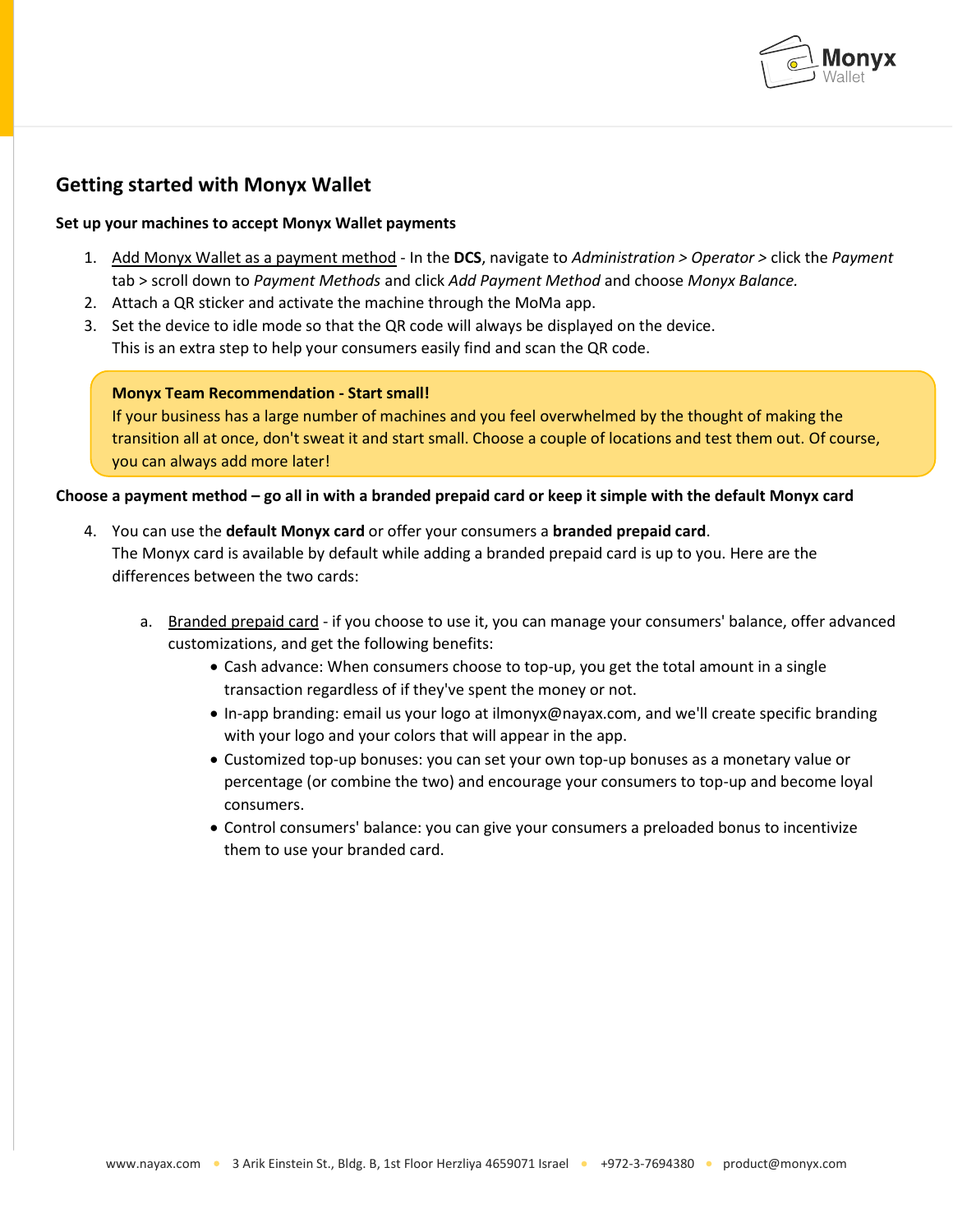



#### **Monyx Team Recommendation - Automatic Prepaid Card**

Make the most out of your branded card by enabling automatic creation. This way, every time new consumers scan your machine, they automatically receive your prepaid card in their app.

- Get the details of every consumer who scans or searches your machine and grow your consumer base.
- Incentivize consumers to choose your prepaid card by adding a default balance to reward new consumers.
- Guarantee their return! Once they top-up your card, they're more likely to return and make the most out of their already loaded balance.

**To set up automatic PP card creation** in the **DCS**, navigate to *Administration > Operator >*  choose a machine or do it at the operator level, navigate to the *Auto PP Cards* tab > and check *Enable Automatic Creation of Cards*. Add the necessary details and you're good to go.